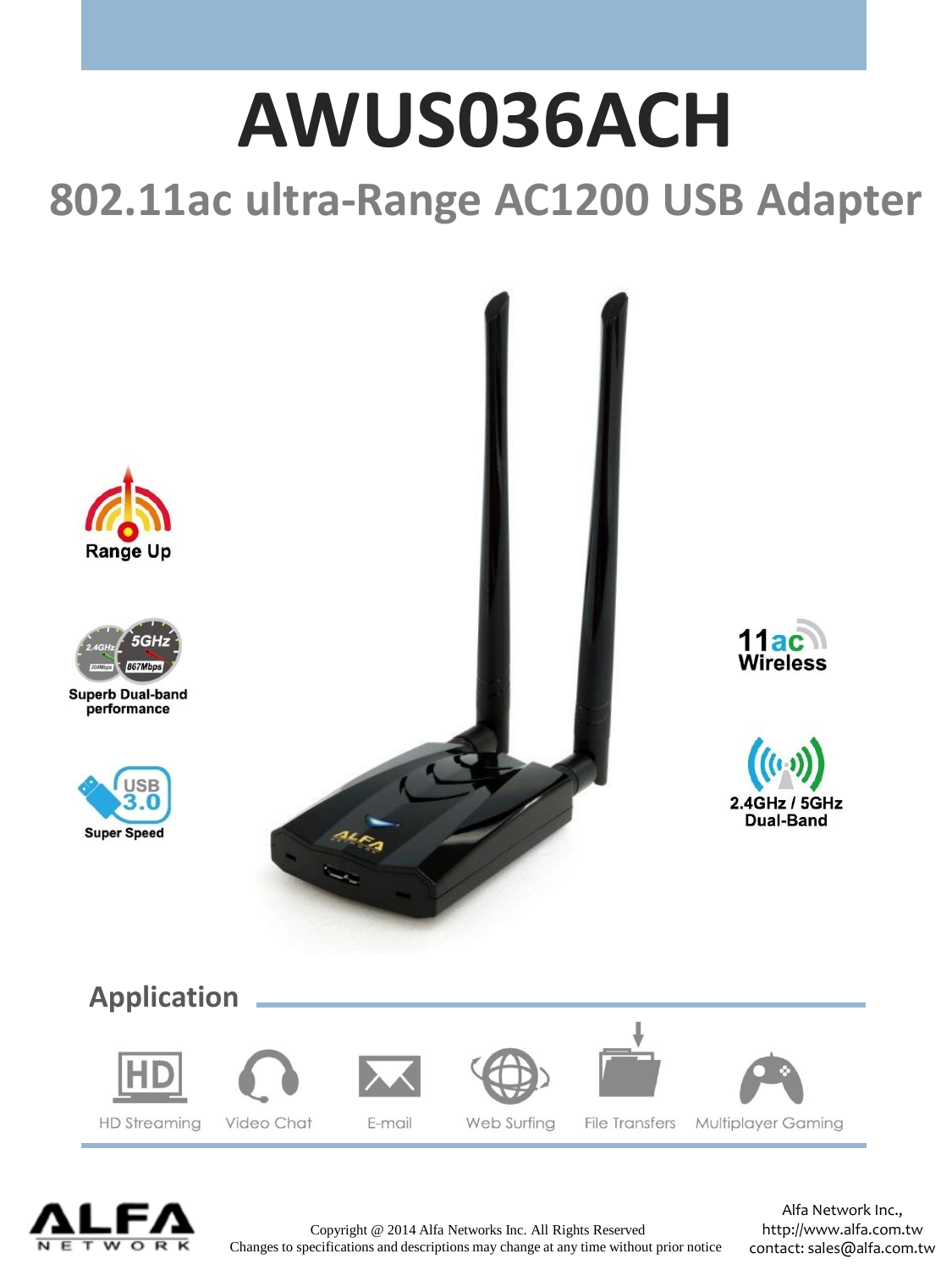



Copyright @ 2014 Alfa Networks Inc. All Rights Reserved Changes to specifications and descriptions may change at any time without prior notice

Alfa Network Inc., http://www.alfa.com.tw contact: sales@alfa.com.tw